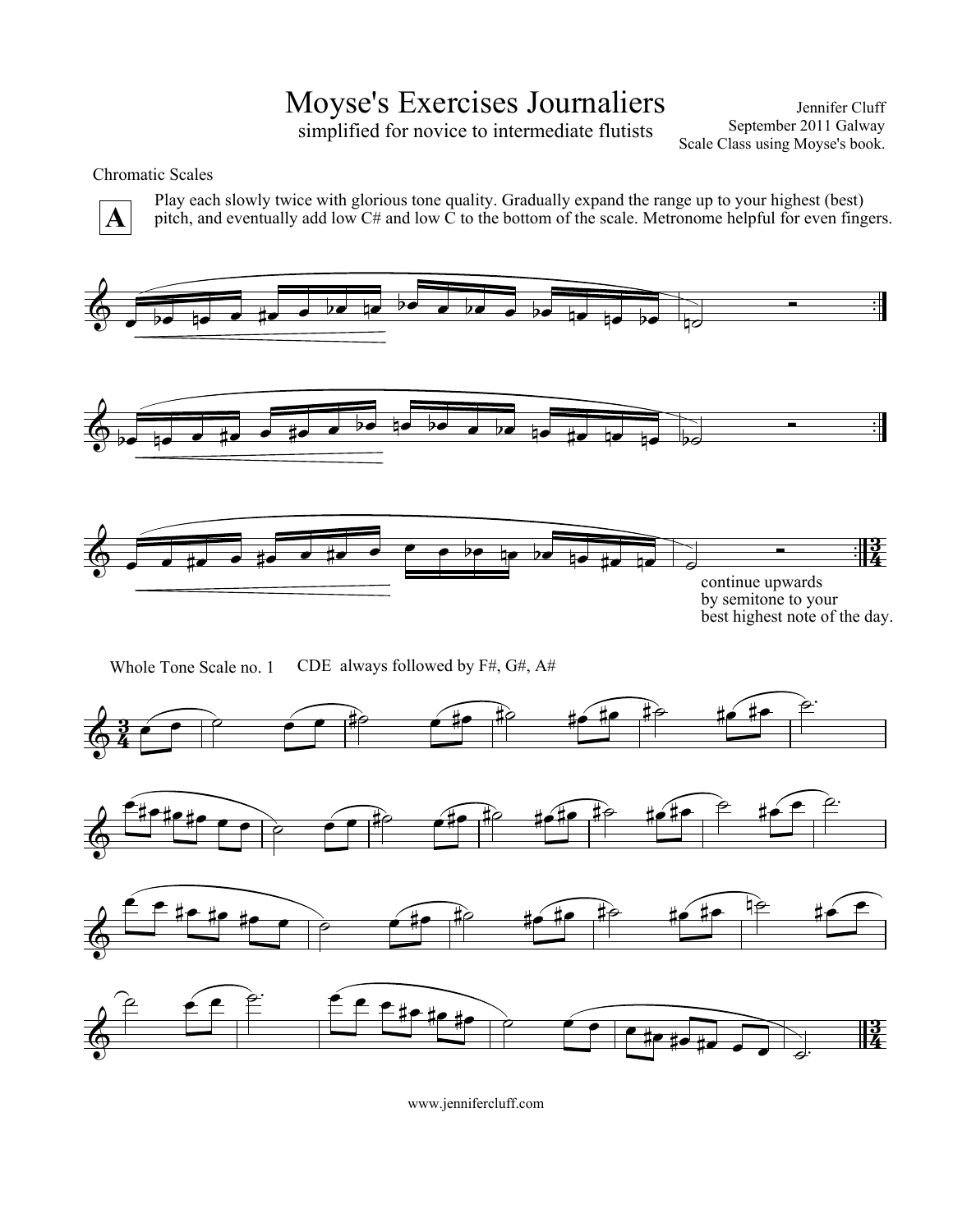

Augmented 5th Chords ( ie: C, E, G# is a 1-3-#5 chord where the fifth note is a semitone higher than a major chord)



(Db, F, A is also an augmented fifth chord, where the fifth note is sharpened 1/2 step from Ab)

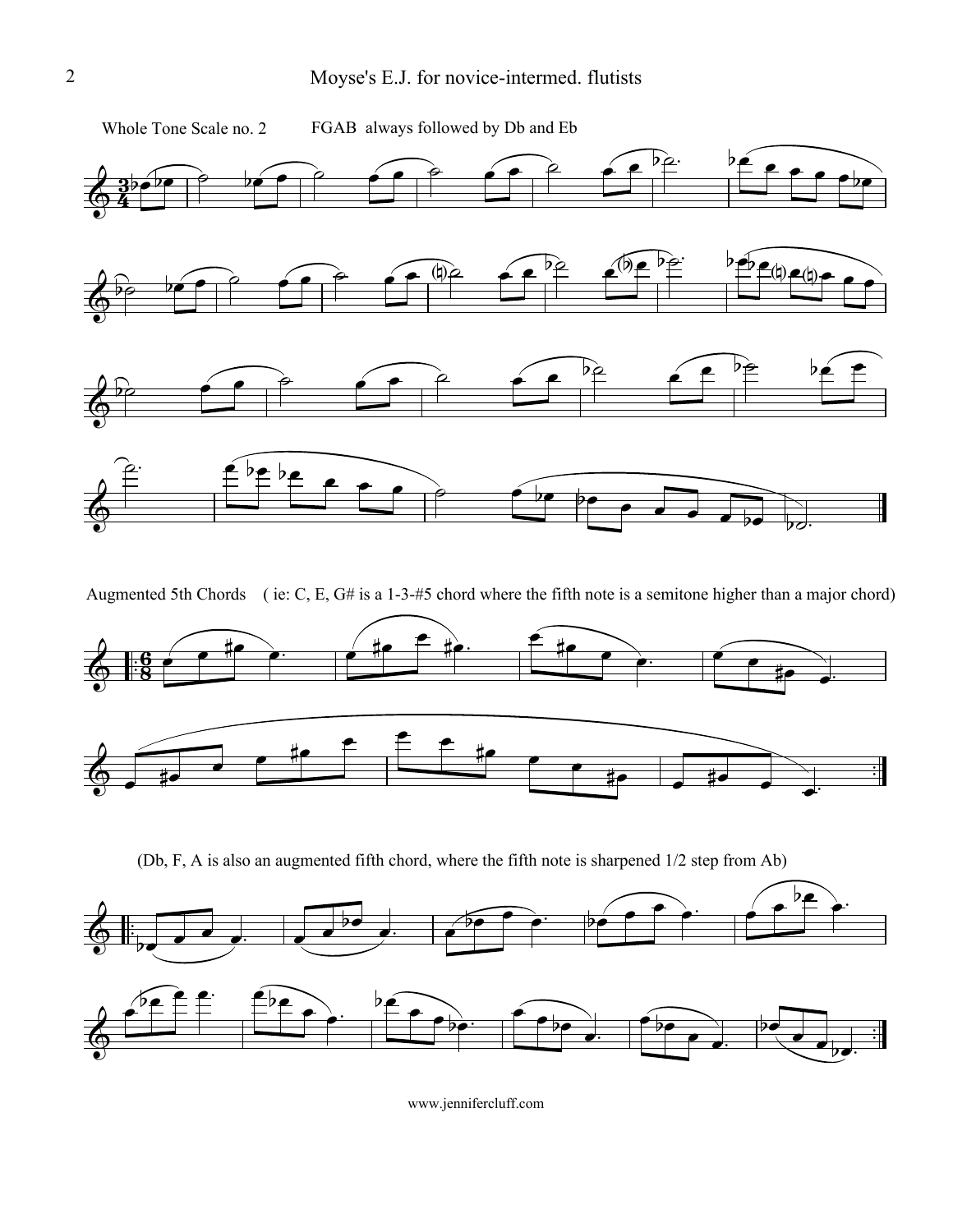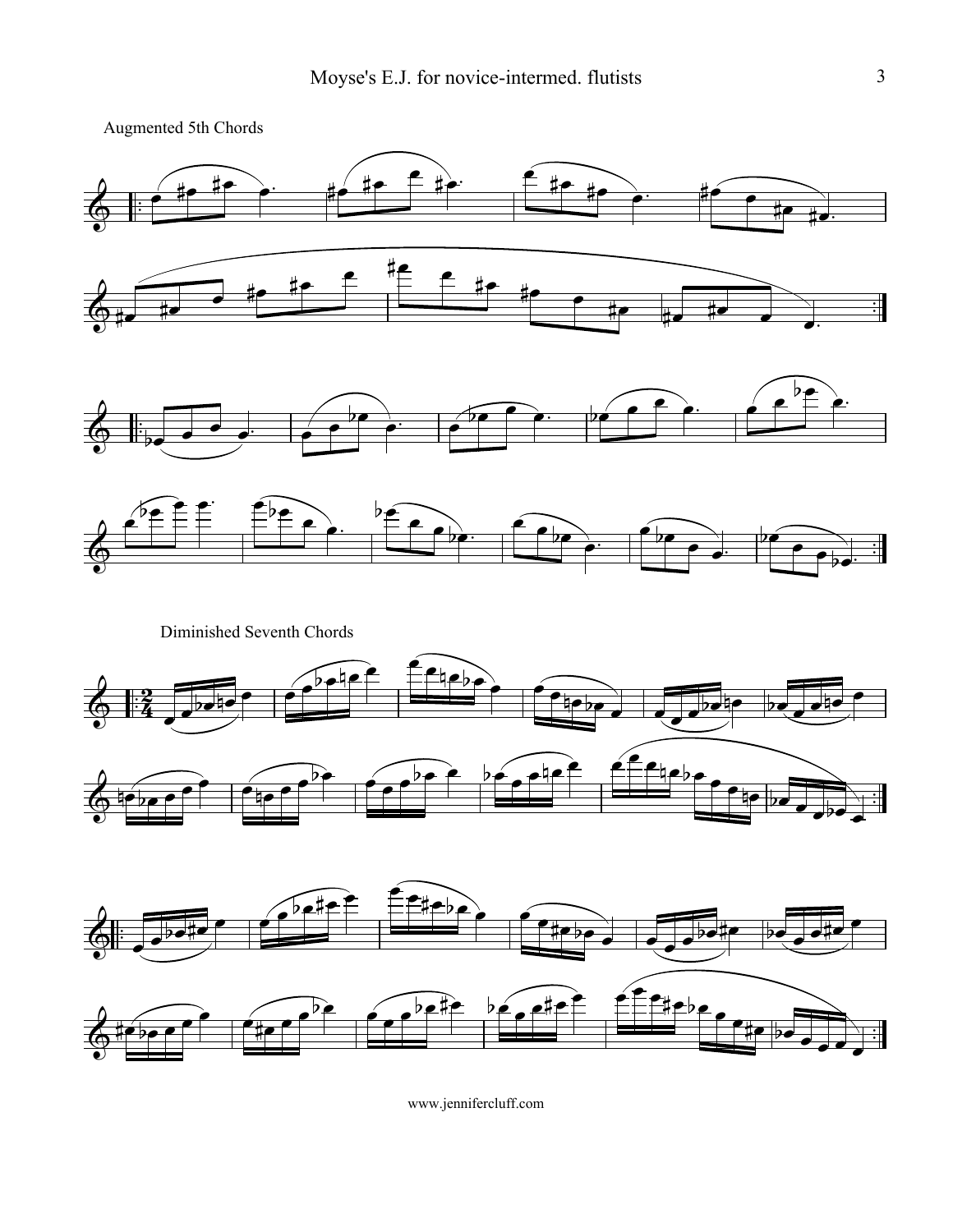

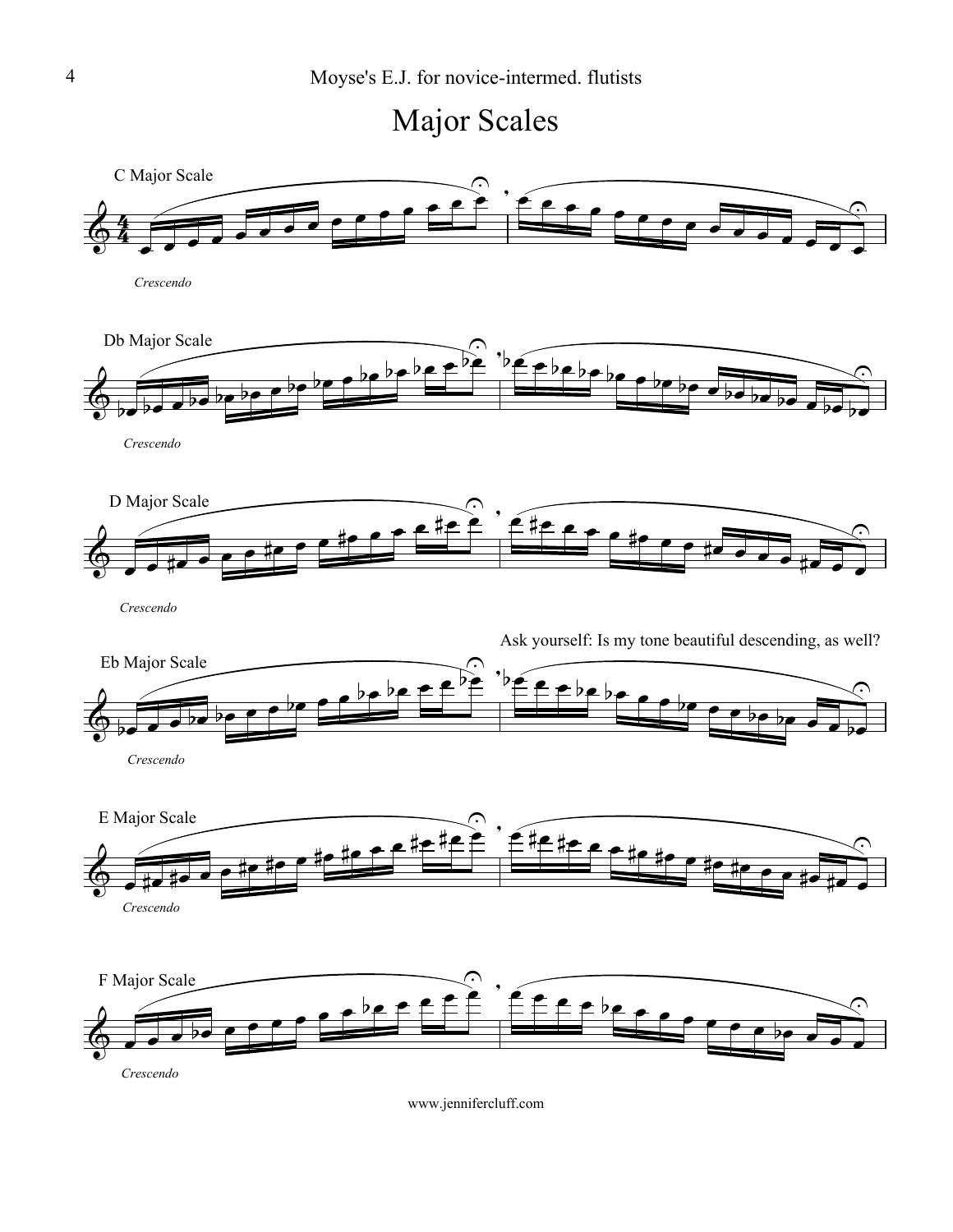

For these last few scales that ascend quite high into the third register, feel free to play only as high as your best note, (best in tone quality), and then descend again. You can add one higher note every few days or weeks, as your longtone studies gradually help improve your top register. Get help from your flute teacher.



*Crescendo*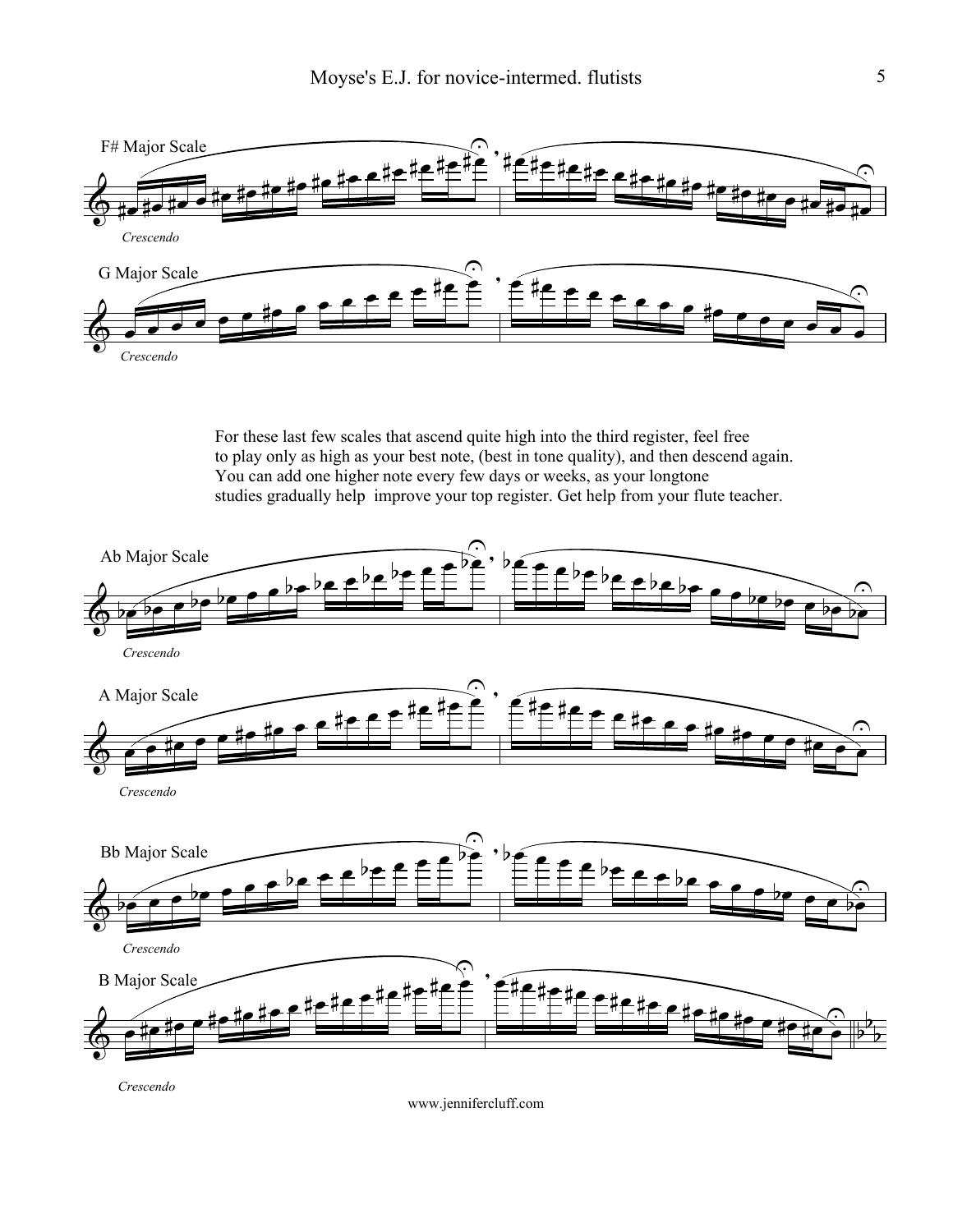## Harmonic Minor Scales



Place a pause anywhere you like, depending on tempo that you choose. Breathe for a beat or two, and then repeat the note you paused on and continue. Later when you speed up the tempo, you will find you can play longer phrases.

#### C Harmonic Minor



Eb Harmonic Minor Feel free to improvise and create your own patterns using 2-3 notes at a time.



 $*$  B# = C natural.  $Cb = B$  natural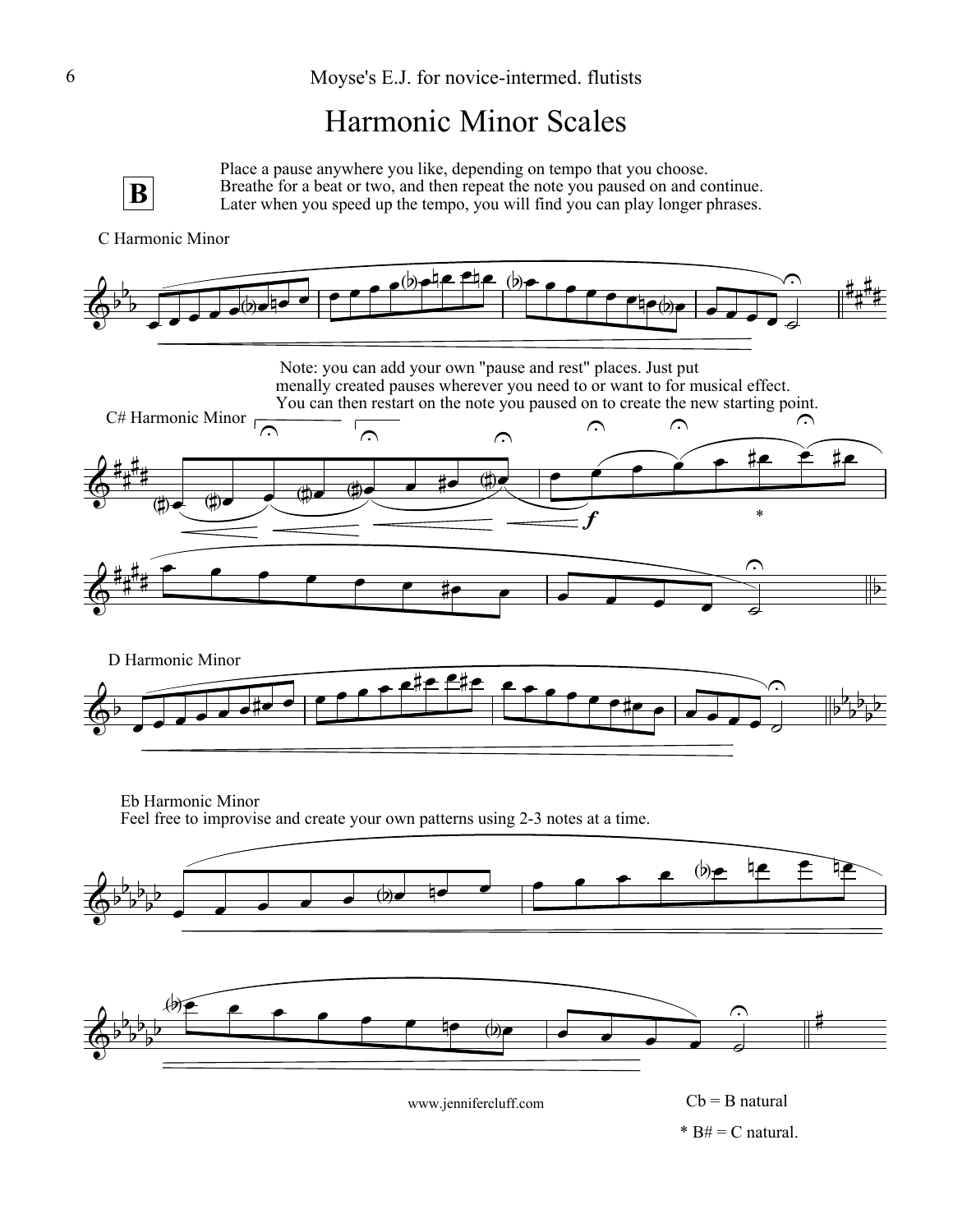Improvise, add pauses, create a glorious sound.



\*\*F double sharp is equal to G natural.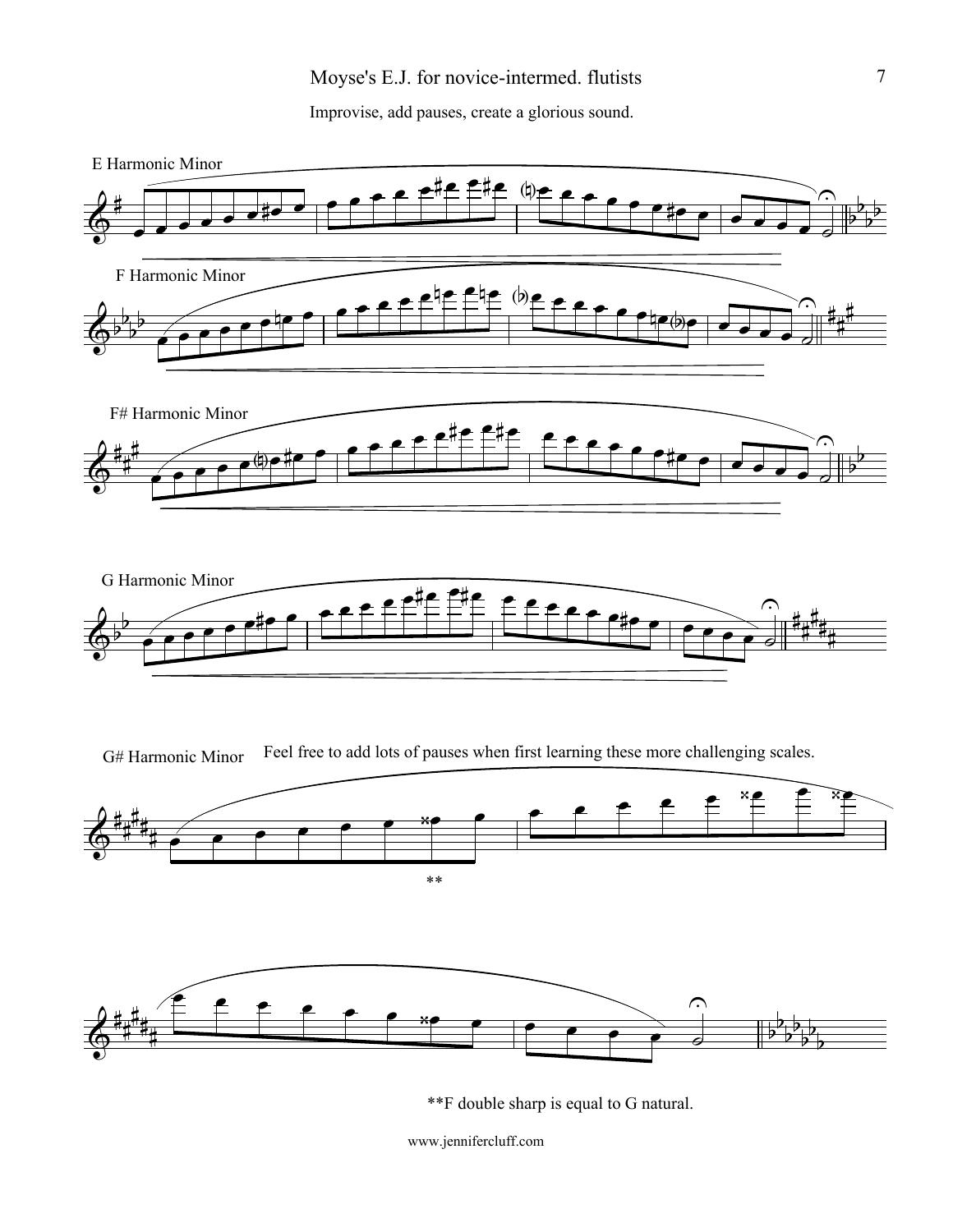

Note: This is the same scale you just played on pg. 7 as G# minor.



Pause to find your best ringing, round and clear tone.



Bb Harmonic Minor



Check high register fingerings if unsure; consult fingeringchart.